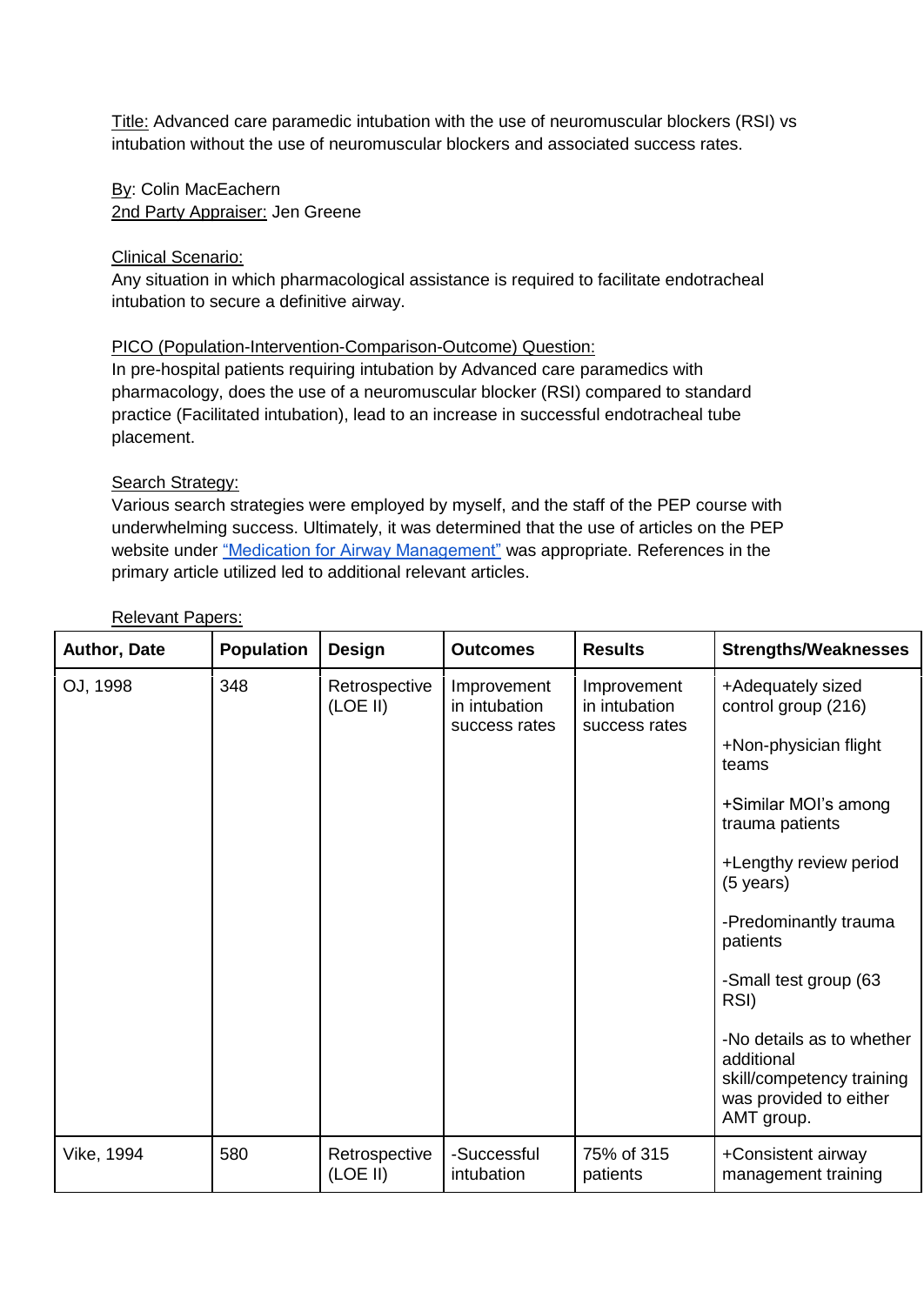| route          | successfully                   | regime involving                        |
|----------------|--------------------------------|-----------------------------------------|
| -Complications | intubated<br>nasally.          | cadavers and regular<br>ETI performance |
|                | (55)                           | monitoring.                             |
|                | complications)                 | +Similarly sized test                   |
|                | 84% of 170                     | groups (143NRSI,                        |
|                | patients                       | 140RSI)                                 |
|                | successfully<br>intubated with | -No medical patients.                   |
|                | <b>NRSI</b>                    |                                         |
|                | orotracheal.                   | -No paramedic                           |
|                | (126)                          | intubations.                            |
|                | complications)                 | -Substantially lower initial            |
|                | 90% of 156                     | mean GCS among NRSI                     |
|                | patients                       | intubation attempts.                    |
|                | successfully<br>intubated with |                                         |
|                | RSI orotracheal.               | -Single agency                          |
|                | (12)                           |                                         |
|                | complications)                 |                                         |

# Comments:

Searches for data regarding the initial PICO question yielded no results. The data found regarding use by critical care paramedics, nurses, and physicians indicates that there is an improvement in intubation success rates and an associated reduction in complications with the use of RSI. This data, however, is over twenty years old.

# Consider:

To be utilized by paramedics in Nova Scotia, we should first look at our own advanced care paramedics proficiency at endotracheal intubation without the use of paralytics.

-With what frequency are we performing ETI?

-Are we appropriately identifying patients requiring ETI?

-What is our current success rate?

-Would improving continuing education improve success rates?

-With what patient populations/conditions are we encountering the most difficulty?

Given the rapid evolution of paramedicine and changes in education over the last 20 years, there may be knowledge gaps that need to be identified and "filled" before the implementation of RSI.

A study of our own paramedics followed by comparison to a service that already widely employs the use of RSI, such as one in Alberta, may be beneficial in identifying the practicality of implementing neuromuscular blockers here in Nova Scotia.

# Clinical Bottom Line:

There does not appear to be data directly linked to the use of neuromuscular blockers by advanced care paramedics, however, studies done with other emergency medical providers point to an improvement in ETI success rates and reduction in complications with its use.